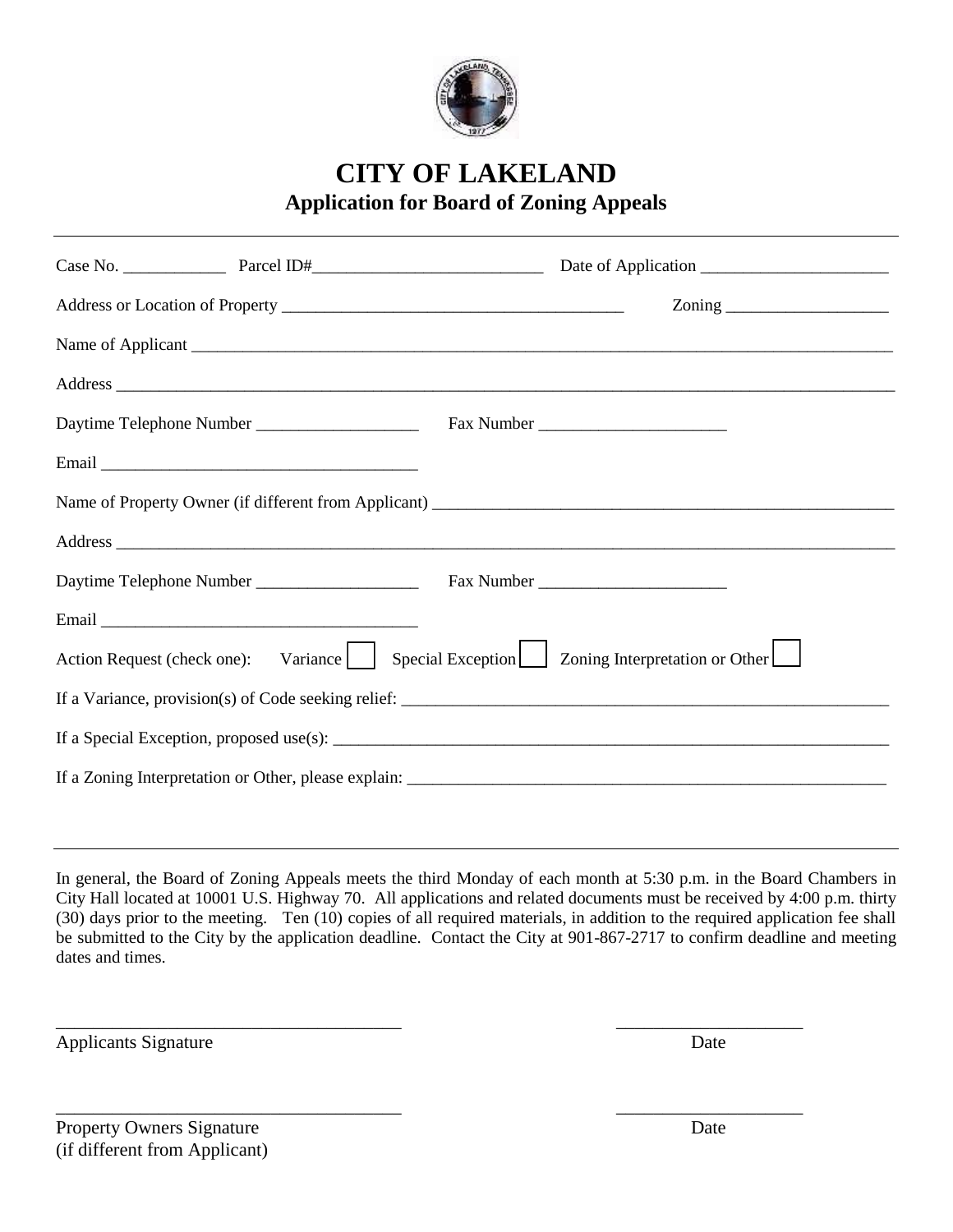## **PRE-APPLICATION CONFERENCE WITH CITY STAFF**

The applicant is encouraged to conduct a pre-application conference with City staff a minimum of fifteen (15) days in advance of submitting an application and related documents for review and approval by the Board of Zoning Appeals. City staff will review submittal requirements and applicable provisions of the Zoning Ordinance or City Code.

## **AUTHORITY OF BOARD OF ZONING APPEALS**

An appeal to the Board of Zoning Appeals may be taken by any person, firm or corporation aggrieved, or by any governmental officer, department, board or bureau affected by any decision of the enforcement official in whole or in part upon the provisions of the Zoning Ordinance or City Code. Such appeal shall be taken by filing with the Board of Zoning Appeals a notice of appeal, specifying the grounds for such action. The enforcement official shall transmit to the Board all papers constituting the record upon which the action appealed was taken. The Board shall conduct a timely review of the appeal, providing adequate public notice of the hearing, and shall render its decision within 15 days from the date of the hearing.

The Board of Zoning Appeals shall have the authority to consider:

- 1. *Appeal of Decision of Building Official* To hear and decide appeals where the appellant alleges that there is error in any order, requirement, decision or change made by the official or other administrative official in the refusal, carrying out or enforcement of any provision of this Ordinance.
- 2. *Extension of District Boundary* To permit the extension of a district for a distance of not more than 25 feet where the boundary line of a district divides a lot or tract in a single ownership at the time of passage of the current Zoning Ordinance and amendments thereto.
- 3. *Interpretation of Zoning Map* To interpret the Official Zoning Map where questions of designation arise.
- 4. *Interpretation of Land Use*  To interpret, using the Standard Land Use Coding Manual, whether or not a specific use falls into the categories listed in the district sections of this Ordinance.
- 5. *Special Exception*  To hear and decide applications where the applicant is seeking a specific land use noted in the Table 1 of the Zoning Ordinance as a Conditional Use.

## **APPLICATION REQUIREMENTS**

A written application shall be filed along with payment of an application fee with the Board of Zoning Appeals by the property owner or his designated agent. The application shall be filled in completely and supplemented with exhibits and related documents where required. An incomplete application or an application that fails to meet minimum submittal requirements shall be immediately returned to the applicant by the City and shall include a written statement enumerating the reasons for returning the application. The completed application shall be submitted a minimum of thirty (30) days prior to the scheduled meeting of the Board of Zoning Appeals. The applicant shall not be permitted to submit revised plan documents or supplemental information in support of the application less than 20 days prior to the scheduled meeting of the Board.

Applications for variances and special exceptions require notice to the public. The City, a minimum of 10 days in advance of the scheduled meeting of the Board, shall cause to be published a notice in a newspaper of general circulation to the City a notice indicating the date, time and location of the hearing to be held. The applicant shall also mail written notices of the hearing to affected property owners at least 10 days in advance of the hearing (check with City on the distance from property to be notified).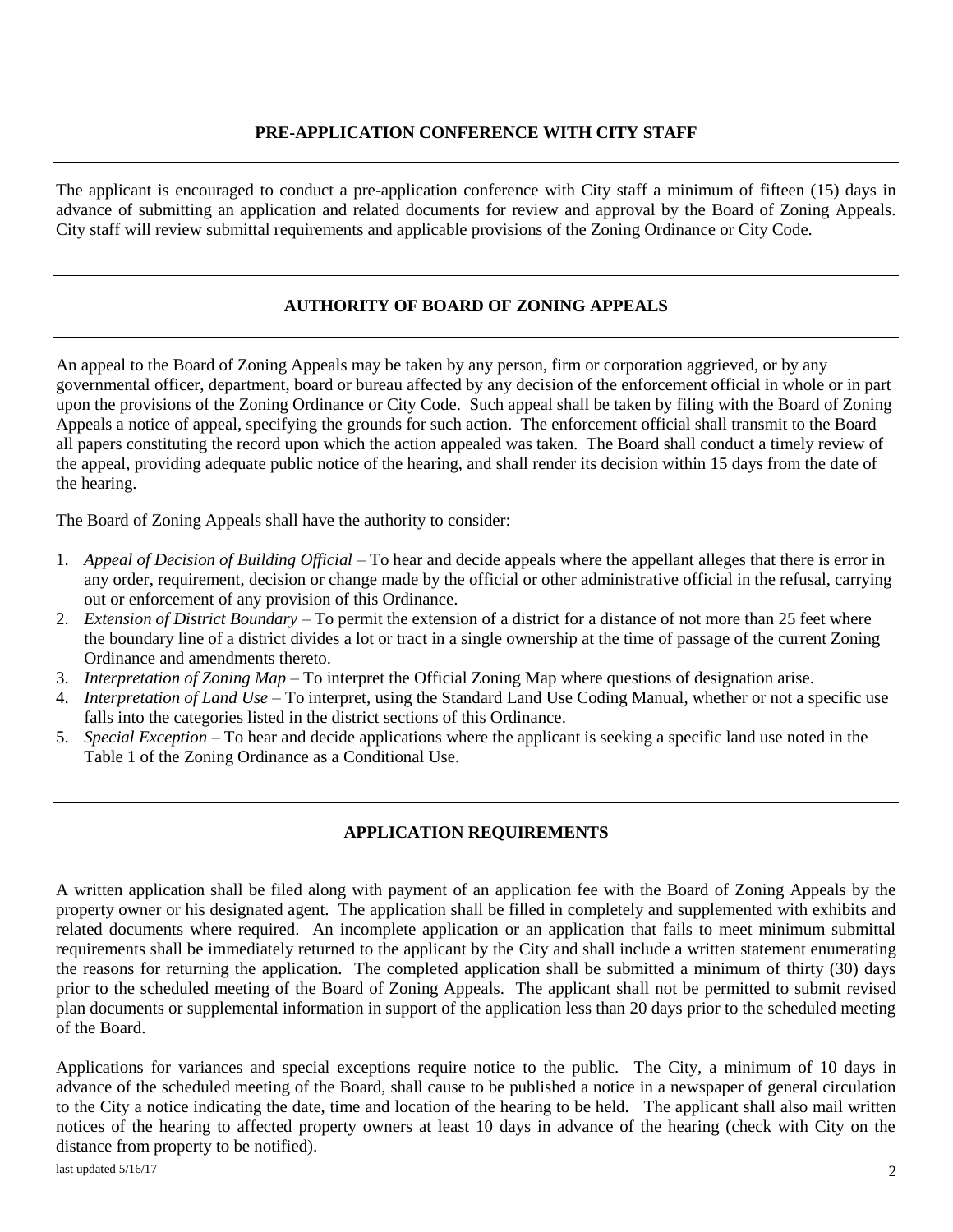### **VARIANCE REQUIREMENTS**

The Board of Zoning Appeals may hear and decide applications for a variance from the terms of the Zoning Ordinance, but only where by reason of exceptional narrowness, shallowness, or shape of a specific piece of property. The Board may also consider variances where, by reason of exceptional topographic conditions or other extraordinary or exceptional situation or conditions of a piece of property the strict application of the Zoning Ordinance would result in exceptional difficulties or the exceptional and undue hardship upon the owner of such property, provided that relief may be granted without the substantial detriment to the public and without substantially impairing the intent and purpose of the Zoning Ordinance. Financial disadvantage to the property owner is no proof of hardship within the purpose of zoning. The Board will not grant a variance unless it makes findings based upon evidence presented to the Board as follows:

- 1. *Physical or topographical conditions* specific physical or topographic condition
- 2. *Relationship to other properties within the district* conditions upon which the variance is based would not be applicable generally to other parcels in the district
- *3. Permitted activity* The variance will not authorize activities other than those permitted by the Zoning Ordinance.
- 4. *Financial implications* The variance is not based solely upon financial returns.
- 5. *Self-Created Hardship* The difficulty or hardship has not been created by a person having interest in the property.
- 6. *Special Privilege* Granting the variance will not confer any special privilege denied by the Ordinance.
- 7. *Minimum Variance required* The variance is the minimum necessary to make possible reasonable use of the property.
- 8. *Effect on public welfare* Granting the variance will not be detrimental to the health, safety and general welfare of the public.
- 9. *Effect on adjacent property* Granting the variance will not impair adjacent property.
- 10. *Non-conforming status* The variance is not based on the presence of non-conforming uses.
- 11. *Prohibited Uses* Granting the variance will not permit a use or condition that is expressly prohibited by the Zoning Ordinance.

The Board may impose such conditions and restrictions upon the premises benefited by a variance as may be necessary to reduce or minimize the injurious effect of such variation upon surrounding property and better carry out the general intent of the Zoning Ordinance.

#### **SPECIAL EXCEPTION REQUIREMENTS**

The Board may impose such other conditions and restrictions upon the premises benefited by the Special Exception as may be necessary to reduce or minimize the injurious effect of such use permitted as a special exception upon surrounding areas and insure compatibility with surrounding property. The Board may establish expiration dates for the expiration of any use permitted as a special exception as a condition of approval.

A use permitted as a Special Exception shall be granted provided the Board finds that the proposed use:

- 1. Is so designed, located and proposed to be operated so that the public health, safety and welfare will be protected;
- 2. Will not materially adversely affect other property in the area in which it is located;
- 3. Is within the provisions of "Uses Permitted as Special Exceptions" of the Zoning Ordinance; and
- 4. Conforms to all applicable provisions of the Zoning Ordinance for the zoning district in which it is located and is necessary for public convenience in that location.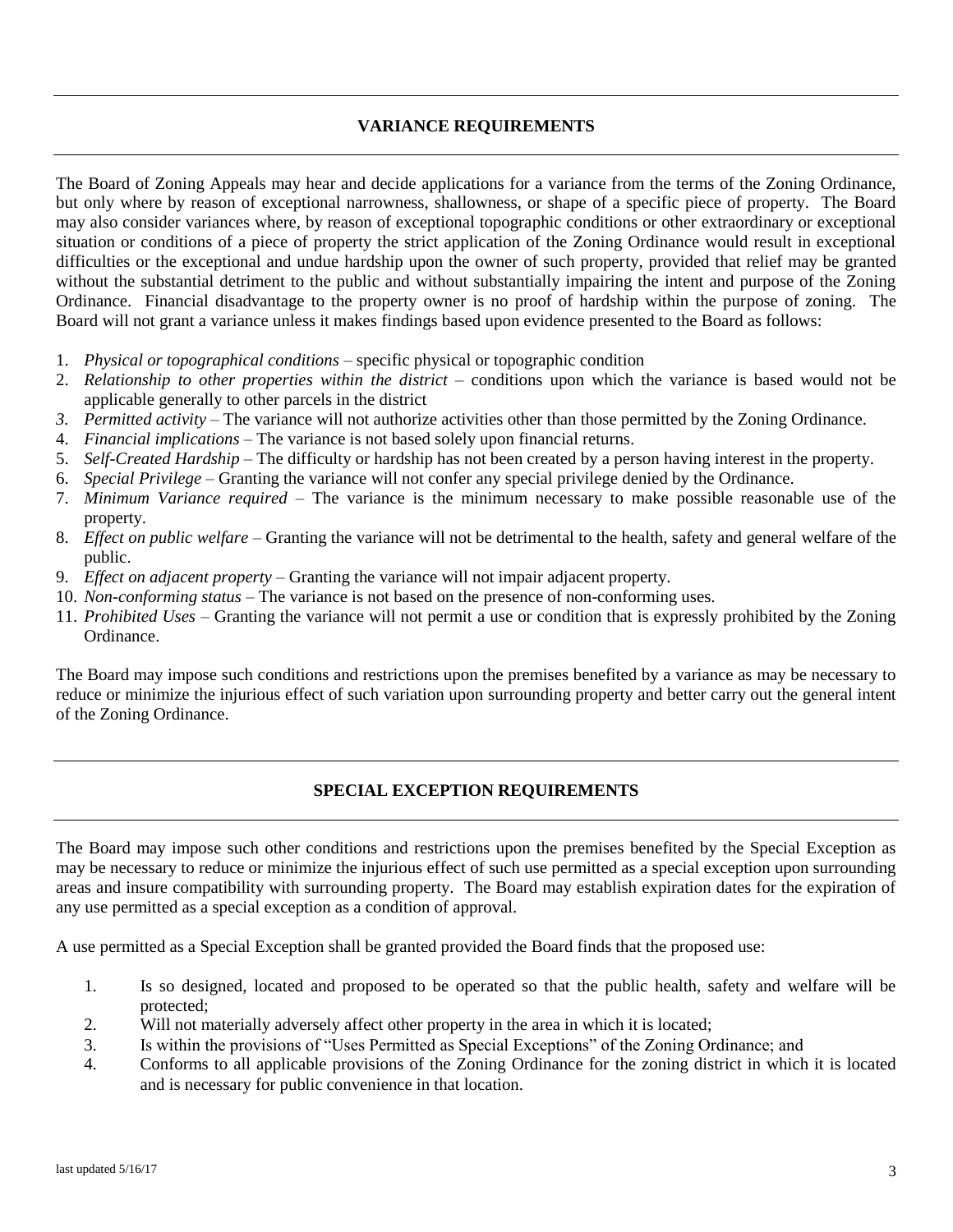## **EFFECTIVE PERIOD OF APPROVAL**

The Board of Zoning Appeals approval shall become effective thirty (30) days from the date at which the approval was granted by the Board. Approval by the Board does not constitute approval of the site plan and related documents. Subsequent approval by the Planning Commission and/or Design Review Commission may be required prior to issuance of a Building Permit. No building permit should be issued prior to the effective date. Approval of a building permit shall be subject to all the conditions set forth from the Board for the variance and/or special exception.

## **VALIDITY OF PLANS**

All approved plans, conditions, restrictions, and requirements made part of the approval by the Board shall run with the land and the variance or use permitted by special exception for the land shall conform to the same at all times.

## **FAILURE TO ESTABLISH USE PERMITTED BY SPECIAL EXCEPTION**

The applicant is required to begin construction of the use permitted by Special Exception within one (1) year of approval granted by the Board. The use must be fully established within two (2) years of the date of approval by the Board. Failure to begin construction or establish fully the special exception use within the prescribed time period shall result in the voiding of approval of the special exception use. The applicant may request an extension from the Board not to exceed 6 months.

# **APPLICATION SUBMITTAL CHECKLIST**

The applicant shall provide, at a minimum, the following information:

|                                                                                                                                                                                           | <b>For Office</b><br><b>Use Only</b> |
|-------------------------------------------------------------------------------------------------------------------------------------------------------------------------------------------|--------------------------------------|
| 1. Conditional Use Permit                                                                                                                                                                 |                                      |
| Application. The Applicant shall submit the following to the Code Administrator to constitute a                                                                                           |                                      |
| Complete Application.                                                                                                                                                                     |                                      |
| Application Form and Fee. The application, fee list, BOA meeting schedule, and<br>a.<br>submission deadline can be obtained at City Hall.                                                 |                                      |
| Digital and Paper. All Plats and plans shall be submitted in both digital and paper format.<br>b.                                                                                         |                                      |
| Plan Requirements.<br>$\mathbf{c}$ .                                                                                                                                                      |                                      |
| A Plat of survey with metes and bounds legal description and property identification<br>(1)<br>number.                                                                                    |                                      |
| The plan shall be at a scale of one $(1)$ inch equal to or less than two hundred $(200)$ feet<br>(2)<br>and shall include the date and north arrow, as well as the following information: |                                      |
| (a) Present and proposed Zoning District and Use of each Parcel in question.                                                                                                              |                                      |
| The recommended land Use classification contained in the adopted Land Use Plan<br>(b)<br>of the City.                                                                                     |                                      |
| last updated $5/16/17$                                                                                                                                                                    |                                      |